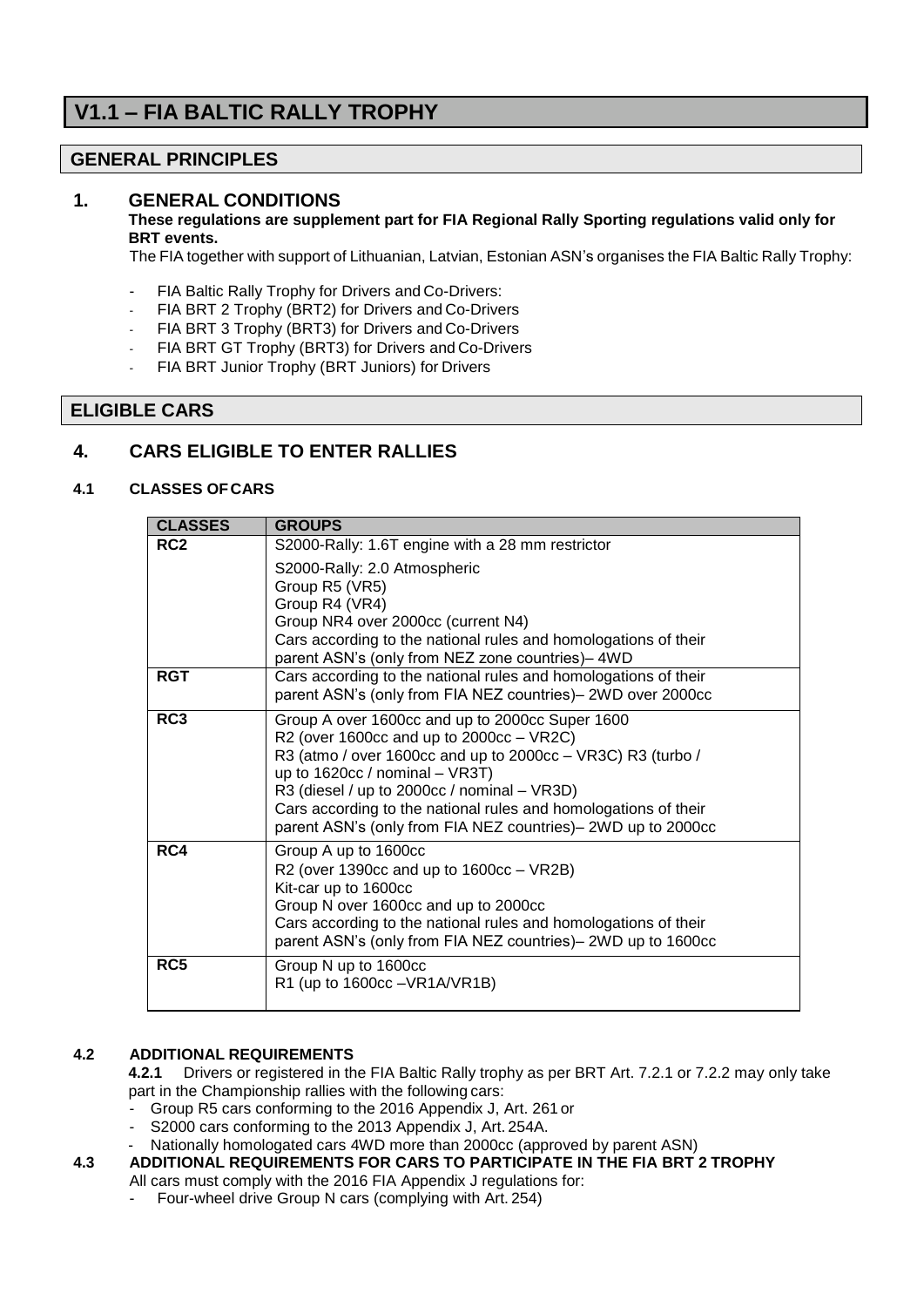### **4.4 ADDITIONAL REQUIREMENTS FOR CARS TO PARTICIPATE IN THE FIA BRT 3 TROPHY**

- All cars must comply with the 2016 FIA Appendix J regulations for:
- 2WD Group R cars (complying with Art. 260 and Art. 260D).
- Super 1600 cars
- Group A Kit Cars with a corrected cylinder capacity of less than 1600cc
- 2WD Group A cars up to 2000cc
- 2WD Group N cars up to 2000cc.
- Nationally homologated cars 2WD up to 2000cc (approved by parent ASN)

### **4.5 ADDITIONAL REQUIREMENTS FOR CARS TO PARTICIPATE IN THE FIA BRT GT TROPHY**

- All cars must comply with the FIA NEZ countries national technical regulations and homologation for:
- Nationally homologated cars 2WD more than 2000cc (approved by parent ASN)

# **TROPHY & POINTS**

# **5. THE TROPHY REQUIREMENTS**

#### **5.1 TROPHY POINTS**

**5.1.1** Bonus points will be awarded according to Article 5.1.2 of the FIA Regional Rally Sporting Regulations.

#### **5.2 BALTIC RALLY TROPHY**

#### **5.2.1 General Provisions**

The prescriptions for this Trophy are the same as those contained in the regulations of the European Rally Trophy, except with regard to the following articles.

- **FIA Baltic Rally Trophy**

#### **5.2.2 Callendar of Baltic Rally Trophy**

- 1 st event Rally "**Kurzeme**", 06-08/05/2016, Liepaja, Latvia
- 2 nd event Rally "**300 lakes**", 12-14/08/2016, Zarasai, Lithuania
- 3 rd event Rally "**DHL Elektrenai**", 09-10/09/2016, Elektrenai, Lithuania
- 4 th event Rally "**Saaremaa**", 14-15/10/2016, Saaremaa, Estonia
- 5 th event Rally "**Latvia**", 22-23/10/2016, Riga, Latvia

#### **5.2.3 Number of Results**

The classification in Baltic Rally Trophy is established taking into account the number of all results**.**

# **7. FIA BALTIC RALLY TROPHY (BRT) FIA BALTIC RALLY TROPHY (BRT 2) FIA BALTIC RALLY TROPHY (BRT 3) FIA BALTIC RALLY TROPHY (BRT GT) FIA BALTIC RALLY TROPHY for Juniors (BRT Juniors)**

#### **7.1 ANNOUNCEMENT**

**7.1.1** The FIA BRT trophy for Drivers and Co-Drivers taking part in the qualifying rallies using eligible cars as in Art. 4.2

**7.1.2** The FIA BRT2 trophy for Drivers and Co-Drivers taking part in the qualifying rallies using eligible cars as in Art. 4.3

**7.1.3** The FIA BRT3 trophy for Drivers and Co-Drivers taking part in the qualifying rallies using eligible cars as in Art. 4.4.

**7.1.4** The FIA BRT GT trophy for Drivers and Co-Drivers taking part in the qualifying rallies using eligible cars as in Art. 4.5.

**7.1.5** The FIA BRT Juniors trophy for Drivers and Co-Drivers taking part in the qualifying rallies using eligible cars as in Art. 4.4.

#### **7.2 PARTICIPATION**

**7.2.1** In order to score points in BRT, competitors must enter to rallies according to the regulations.

### **7.3 POINTS**

**7.3.1** For the awarding of points, a separate classification of the drivers and co- drivers eligible to score points in that specific rally will be drawn from the general classification. Points scored in each event shall always be in the name of the Driver andCo-Driver.

**7.3.2** Bonus points will be awarded according to Article 5.1.2 of the FIA Championships Regulations.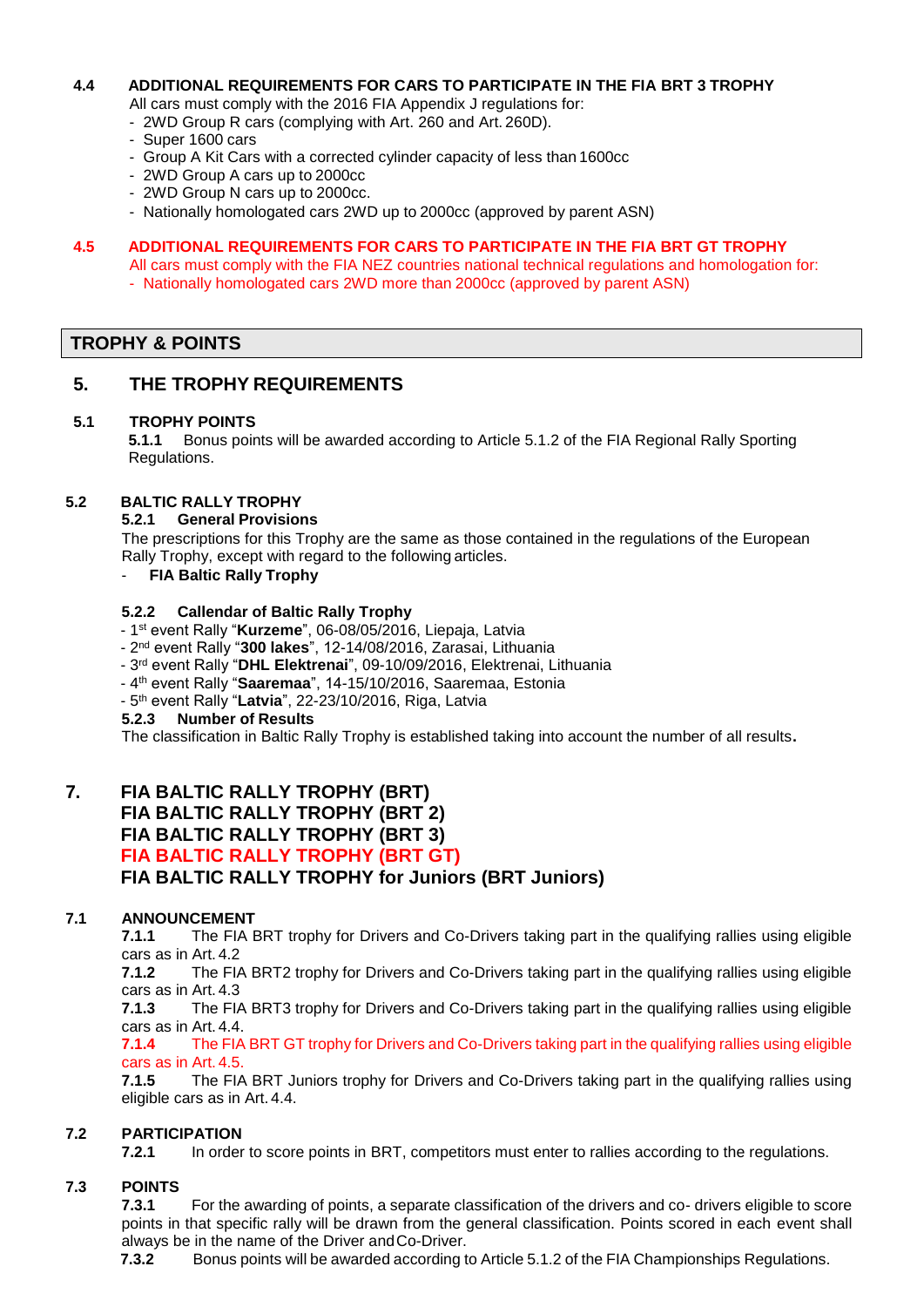# **8. CRITERIA FOR PRIORITY DRIVERS**

### **8.1 FIA PRIORITY DRIVERS**

Drivers as defined in Art. 11.1. of the Sporting Regulations.

# **13. EVENT CHARACTERISTICS**

#### **13.1 DURATION**

For the Trophy, the duration of a rally is 72 hours. for coefficient 3 and 2 rallies, from the beginning of scrutineering (incl. marking and sealing) until the posting of final official classification of the rally, and two days for rallies with coefficient 1.

### **13.2 CHARACTERISTICS OF BALTIC RALLY TROPHY RALLIES**

For coefficient 3 rallies, the total distance of the special stages shall be between 151 and 180 km. For coefficient 2 rallies, the total distance of the special stages shall be between 136 and 150 km. For coefficient 1 rallies, the total distance of the special stages shall be between 120 and 135 km.

### **STANDARD DOCUMENTS AND SCHEDULES**

### **14. GENERAL**

#### **14.1 DOCUMENTS**

A printed version of the Supplementary Regulations must be available to all competitors and officials during the rally.

# **STARTS AND RE-STARTS**

# **45. START ORDER AND INTERVALS IN THE FIA EUROPEAN RALLY CHAMPIONSHIP**

#### **45.3. START ORDER LEG 1**

**45.3.1** On **all rallies,** the starting order of Leg 1 shall be as follows:

- 1<sup>st</sup> FIA Priority Drivers according to starting numbers.
- 2<sup>nd</sup> All the other competitors following a starting order left to the discretion of the Organisers.

### **45.4 START ORDER FOR SUBSEQUENT LEGS**

**45.4.1** The start order for subsequent Legs shall be based on the classification at the finish of the final special stage of the previous Leg excluding any super special stage if run at the end of the Leg.

**45.4.2** The first 10 cars in the overall classification will re-start as a merged group in reverse order according to their classification in Art. 45.4.1.

All other drivers shall normally re-start in the order of their classification in Art. 45.4.1 (1-minute intervals).

#### **45.5 START INTERVAL**

The first 10 FIA Priority Drivers' cars will start at two-minute intervals. All other cars will start at one-minute intervals unless specified otherwise in the supplementary regulations.

# **46. RE-START AFTER RETIREMENT / RALLY 2**

#### **46.1 GENERAL**

Any crew which has failed to complete a Leg can re-start the rally from the start of the next Leg only if they confirm their intention to the clerk of the course one hour prior to the publication of the start list of the subsequent Leg. The competitor must advise the organiser of the reason for retirement (e.g. accident, technical problems, etc.) and the intention to have the carre-scrutineered.

This shall apply to any car which has been not classified on the grounds of exceeding the time limit or has failed to report to a control, but shall not apply where the car has been excluded for breach of eligibility requirements, traffic infringements or by a decision of the stewards.

#### **46.2 PENALTIES**

For all crews which re-start a time penalty will be applied. This time penalty will be as follows:<br>46.2.1 For every stage or super special stage missed: 7 minutes.

- **46.2.1** For every stage or super special stage missed: 7 minutes.
- **46.2.2** However, should the first special stage or super special stage that is missed be:
- a) that run as Section 1 when followed by an overnight regroup before Section 2 or
- b) the last stage before an overnight regroup, the penalty will be 10 minutes.